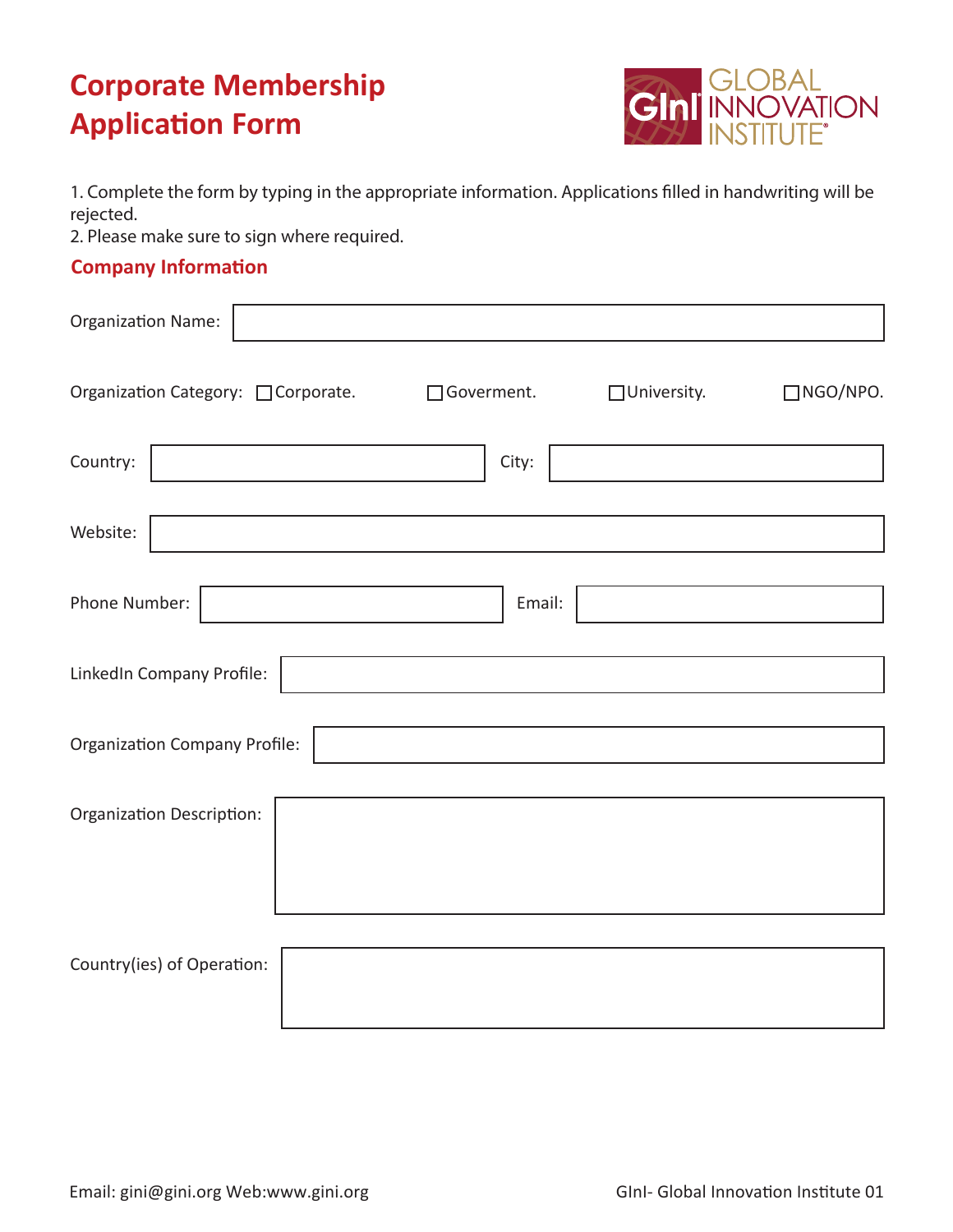

| CEO/GM/President         |            |
|--------------------------|------------|
| First Name:              | Last Name: |
| Nationality:             | Mobile:    |
| Email:                   |            |
| LinkedIn Profile:        |            |
| <b>Marketing Manager</b> |            |
| First Name:              | Last Name: |
| Nationality:             | Mobile:    |
| Email:                   |            |
| LinkedIn Profile:        |            |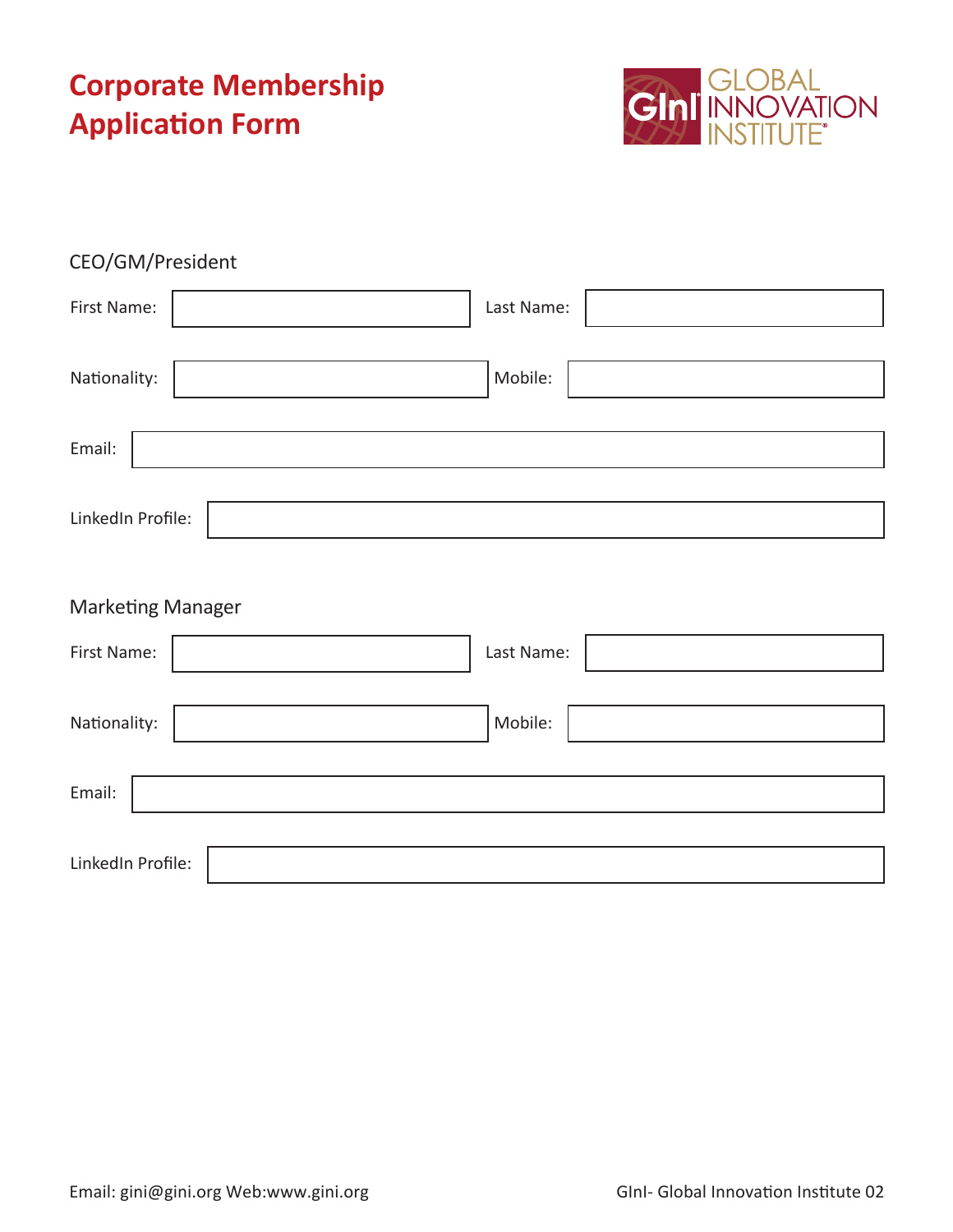

## Contact Information

| First Name:       | Last Name: |
|-------------------|------------|
| Nationality:      | Job Title: |
| Mobile:           | Email:     |
| LinkedIn Profile: |            |

### Attachments

Please attach the following documents:

1-Company formation papers/Certification of Good Standing /Trade License. 2-Company logo in JPEG.

3- Company Profile.

4- Passport Copy of the Contact Persons.

| I hereby certify that the above information given are true and correct as to the best of my knowledge<br>and I am authorized to apply on behalf of the applicant organization. |  |                         |  |
|--------------------------------------------------------------------------------------------------------------------------------------------------------------------------------|--|-------------------------|--|
| Name:                                                                                                                                                                          |  | <sup>I</sup> Signature: |  |

#### **PLEASE COMPLETE THE FORM, SIGN IT AND SEND IT TO Members@gini.org**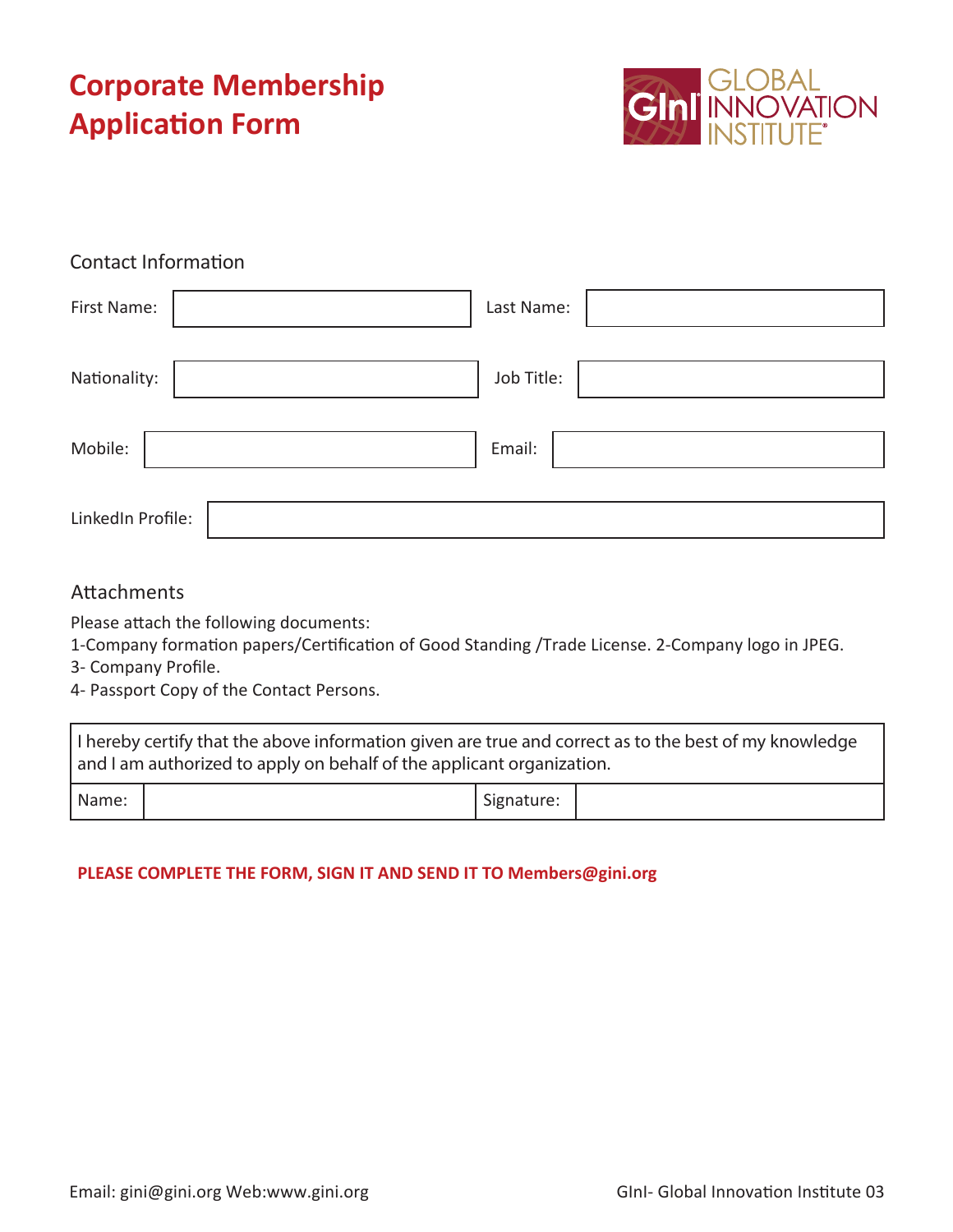

## **Terms and Conditions**

#### **1. Definitions**

a. The term "Effective Date" shall mean the date first set forth above, which, upon execution of this Agreement by both parties, shall be the effective date of this agreement.

b. The terms "includes" and "including". Except where followed directly by the word "only", shall mean "includes, but is not limited to" and "including, but not limited to, respectively; it being the intention of the parties that any listing following thereafter is illustrative and not exclusive or exhaustive.

c. The term "product" shall refer to a specific type of training or certification provided by the Global Innovation institute.

d. The term "Specific Training Program(s)" shall mean and refer to the classroom training programs which the Global Innovation Institute (GInI) will provide to the Corporate Membership, with corresponding Training Materials.

e. The term "student Registration Materials" shall refer to the specific Training Materials intended for the students enrolled in the Corporate Membership. In cases where the Student Registration Materials are hardcopy, the Corporate membership is responsible for having these printed and distributed to each of their students, In cases where are Student Registration Materials are softcopy (electronic), the corporate membership is responsible for replicating these on appropriate digital media (such as USB thumb drive) and distributing to each of their students.

#### **2. License**

#### a. Corporate Membership

The Corporate membership hereby acknowledges that the confidential information , copyrightable works, and the separate and complied ideas, concepts , know-how, and methods embodied in Training Materials or communicates in any form by Global Innovation Institute (GInI) representatives have been produced by significant investment by the Global Innovation Institute (GInI), and that without the covenants respecting the same (Contained in this Agreement), the Global Innovation Institute (GInI) would not enter into this agreement.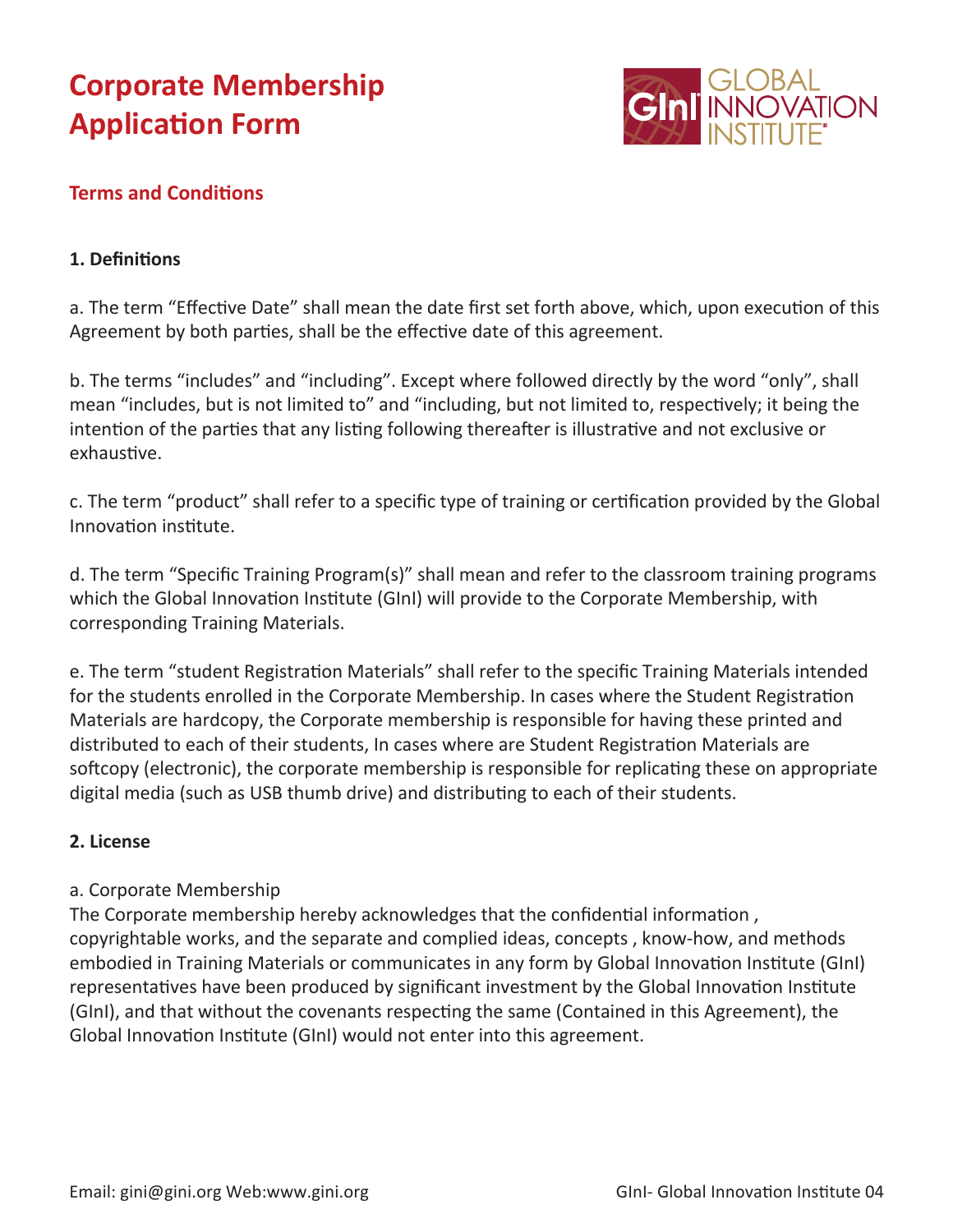

### b. Student Data

I. Any data relating to students of the Corporate Membership shall remain on file with Corporate Membership, whether or not it is supplied to the Global Innovation Institute (GInI) The Corporate Membership can use the student data of its students as it deems fit as per legal requirements in the country where it operates.

ii. The Global Innovation Institute (GInI) reserves the right to use student data collected by the Corporate Membership to provide technical support, or in ways that it believes could add value to all the students.

### **3. License Fees and Payment Terms**

#### a. Exam Fees

the Global Innovation Institute (GInI) will invoice the Corporate Membership for each new enrollment for Exams and Accreditations.

#### b. Payments

Payments may be credited to a pre-paid account with the Global Innovation Institute (GInI). Under such items, the Global Innovation Institute (GInI) will debit the pre-paid account depending on the number of students being given access by the Corporate Membership.

#### c. Fixed Price Duration

The Global Innovation Institute (GInI) reserves the right to increase or decrease the fees stated in any agreement, such fee changes will be made available on the Global Innovation Institute (GInI) website. There are no explicit duration periods established for the amount of any GInI fee.

#### d. Taxes

The Corporate Membership shall be solely responsible for all sales, use, withholding, or other tax imposed on a gross basis, income tax, property tax, or other taxes applicable to the license granted pursuant to this agreement.

#### e. Suspension of Service

The Global Innovation Institute (GInI) reserves the right to suspend services and license under this agreement if payments are not received on time, or if payments received from the Corporate Membership are not realized or subject to payment disputes. The Global Innovation Institute (GInI) will also make efforts to recover any due payments from the Corporate Membership in the event of defaults, bankruptcy, or other extraordinary situations.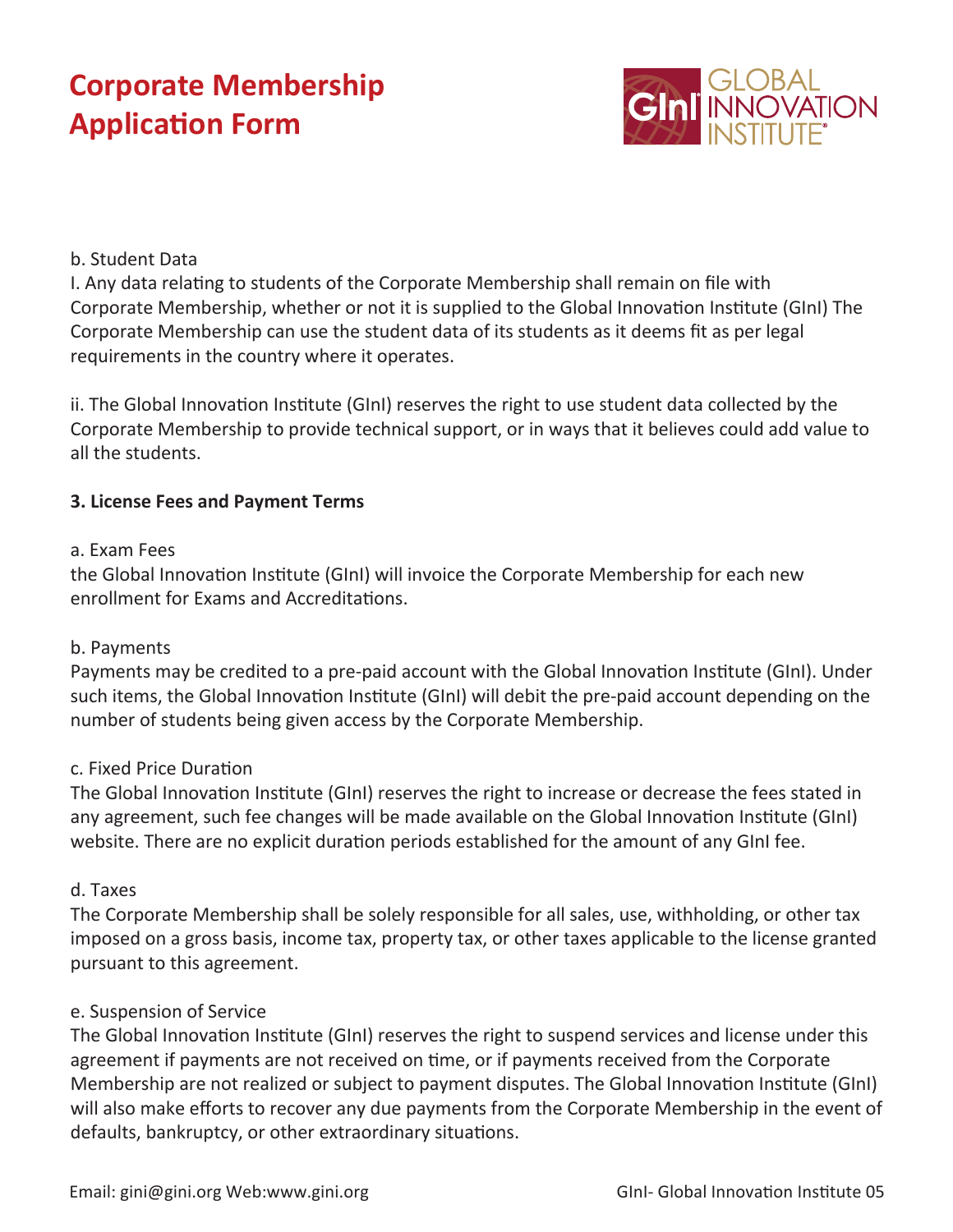

### **4. Support Process**

#### a. Customer Support

The Corporate Membership shall be responsible for the managements and customer support of its own students. This includes, but is not limited to, issues such as providing access to students, answering standard student queries, and providing students with GInI Applied Innovation Master book. The Global Innovation Institute (GInI) will provide an interface to the Corporate Membership to enable them to manage their own customer support.

#### b. Relationship Management

The Global Innovation Institute (GInI) will assign a Relationship Management Team that shall act as the central point of contact for the Corporate Membership, this team is responsible for handling any needs the Corporate Membership may have, or issues Corporate Membership may encounter.

#### c. Website Availability

The Global Innovation Institute (GInI) provides access to its website and online materials on a best-effort basis. The Corporate Membership acknowledges that the Global Innovation Institute (GInI) may host its applications using its own infrastructure provided by third -party hosting provider(s), and software-as-a-service cloud services. The Global Innovation Institute has adequate contracts and SLAs that guarantee high availability and uptime; but given the heterogeneous nature of the internet and the uncertainties involved, the Global innovation Institute (GInI) does not guarantee any minimum levels of website availability or time.

### **5. Term and Termination**

#### a. Termination by Either Party

This agreement shall remain in effect until either party chooses to provide sixty (60) days advance notice in writing of termination. such termination shall not relieve the Corporate Membership of the obligation to pay any and all fees outstanding under this agreement. Either party may terminate this agreement immediately if the other party ceases to do business or for any reason becomes insolvent; makes an assignment for the benefit of its creditors; files a petition in bankruptcy or is adjudicated bankrupt; has a petition in bankruptcy filed against it; or is party to any other proceeding is not terminated within sixty days. Further, the Global Innovation Institute (GInI) may elect to immediately terminate this agreement if the Corporate Membership fails to accept an amendment to the agreement posted online by the Global Innovation Institute (GInI) within ten (10) days or receipt of notification of such amendment by the Global Innovation Institute (GInI).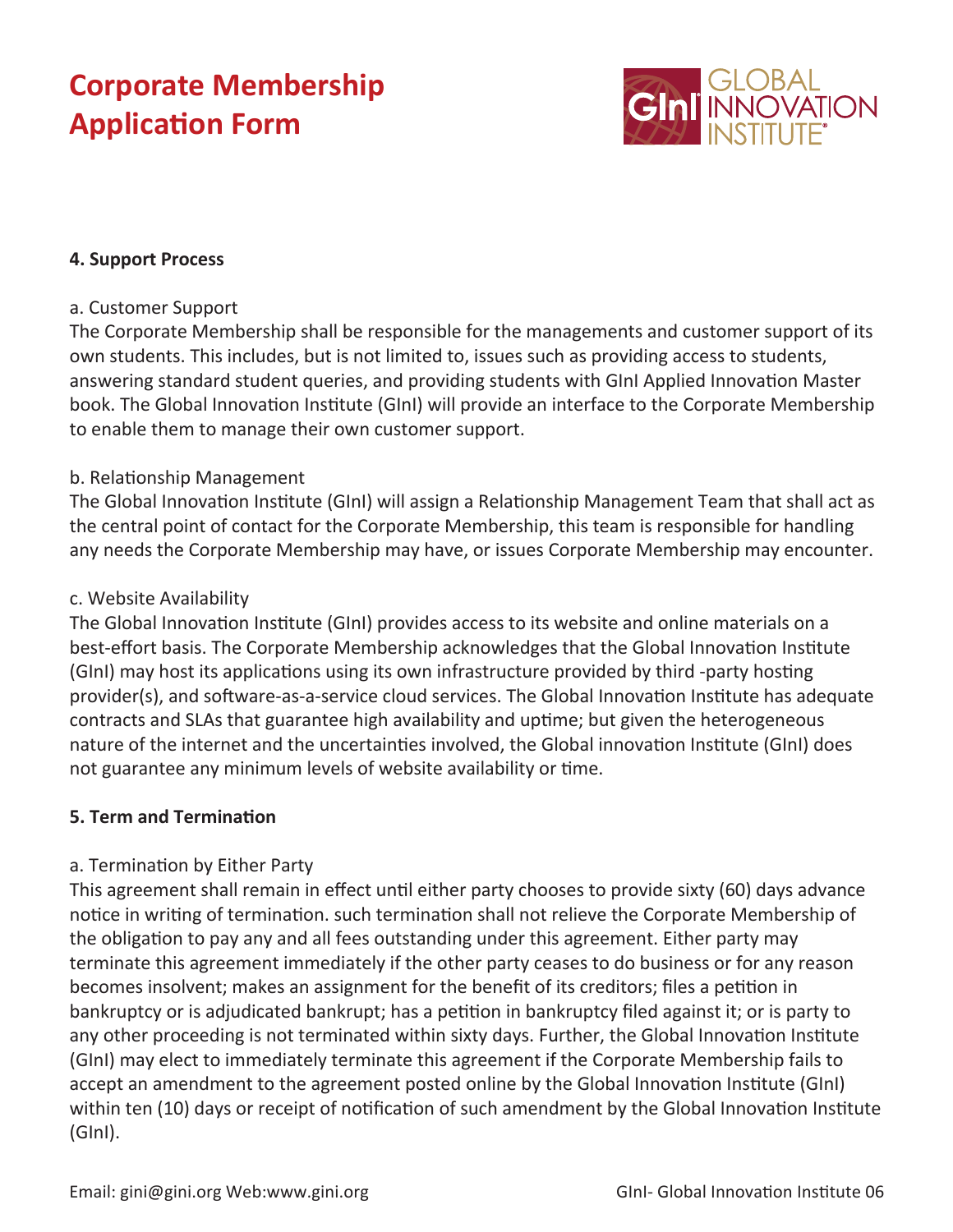

## b. Corporate Membership Obligations at Times of Termination

The Corporate Membership shall not be relieved or released by the termination of the agreement of the agreement from any of its obligations existing prior to the date of such termination or expiration, including , but not limited to, the payment of all fees or payments due, including , but not limited to the obligations set forth under sections 2,7,8,9 and 10, upon termination of the agreement, the Corporate Membership shall return to the Global Innovation Institute (GInI) all physical training materials (as defined under section 1.b). The Corporate Membership shall destroy all copies, summaries, analyses. Compilations, studies, reports, and other materials or online programs.

## **6. Confidentiality**

a. The Corporate Membership acknowledges that its trainers and employees will have access to and become acquainted with course pricing, Curriculum, study materials, Methodologies, models, practices, procedures, and trade secrets owned by or used by Global Innovation Holding. The Corporate Membership agrees not to disclose any of the aforesaid. Directly or indirectly, or use any of them in any manner, either during the term of this agreement or at any time thereafter, except as stated in this agreement. All trainers and employees of the corporate membership who have access to the foregoing information will also agree not to reveal or disclose such information to third parties at any time. Upon termination of any trainers from the corporate membership. The Global Innovation Institute (GINI) should be notified.

### **7. Miscellaneous**

Indemnification by the Corporate Membership

The Global Innovation Institute (GInI) shall not be liable for, and the Corporate Membership, at its sole expense, will defend, indemnify, and hold the Global Innovation Institute (GInI) harmless from and with respect to, any loss or damage (including reasonable attorney's fees and costs) incurred in connection with any claim, suit , or proceeding brought by a third party against the Global Innovation Institute (GInI) insofar as such claim, suit, or proceeding is based upon the following.

i. Any claim with respect to the use of the Corporate Membership or Trademarks not strictly in accordance with this agreement.

ii. Any claim that arises from the failure of the Corporate Membership to adhere warranties herein or nonperformance of the Corporate Membership obligations under this agreement.